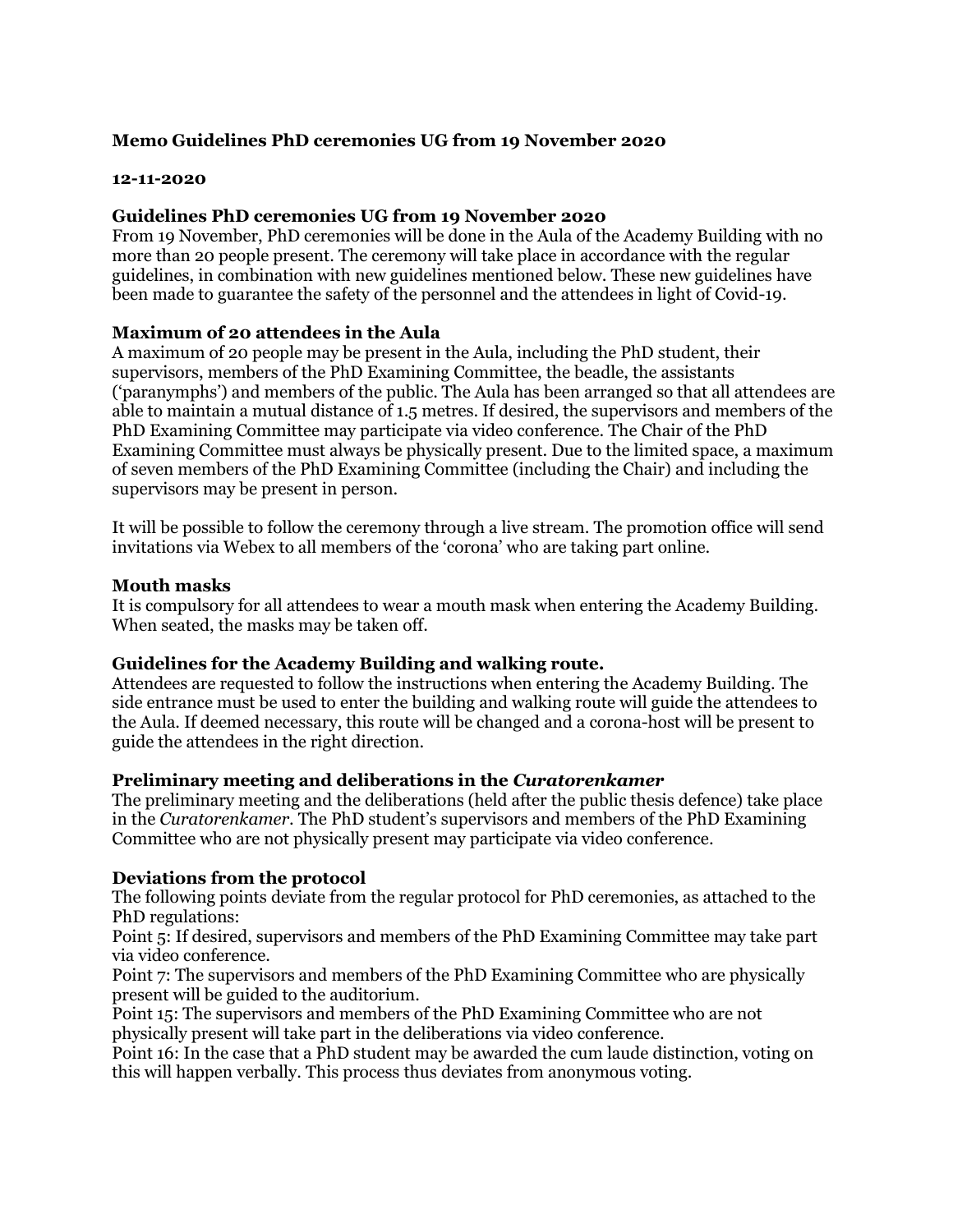Point 20: If the PhD student's supervisor takes part via video conference, they will remain seated throughout the laudatio and the other texts to be read aloud.

# **PhD degree certificate and meeting form**

The Chair and Secretary of the PhD Examining Committee, and the supervisors will sign the PhD degree certificate and meeting form during the deliberations meeting as usual. If one or more supervisors cannot be physically present, the PhD degree registration office will add the digital signature(s) of the absentees to the degree certificate and meeting form two weeks in advance of the PhD ceremony. The Chair must always issue their signature pen-on-paper.

# **Date and time of the ceremony**

The timeslot which has been determined in Hora Finita will be used for the ceremony. The PhD student will always be offered the choice between a physical, hybrid or fully digital ceremony. The PhD student is also allowed to postpone the ceremony.

# **Reception**

At least until the end of 2020, it is unfortunately not possible to host a reception in the Academy Building.

# **Dress code**

Dress codes can be handled in a flexible way as PhD students may, for example, have difficulty renting suits. The requirement that smart clothing must be worn will, however, be maintained. Due to hygiene regulations, gowns cannot be borrowed.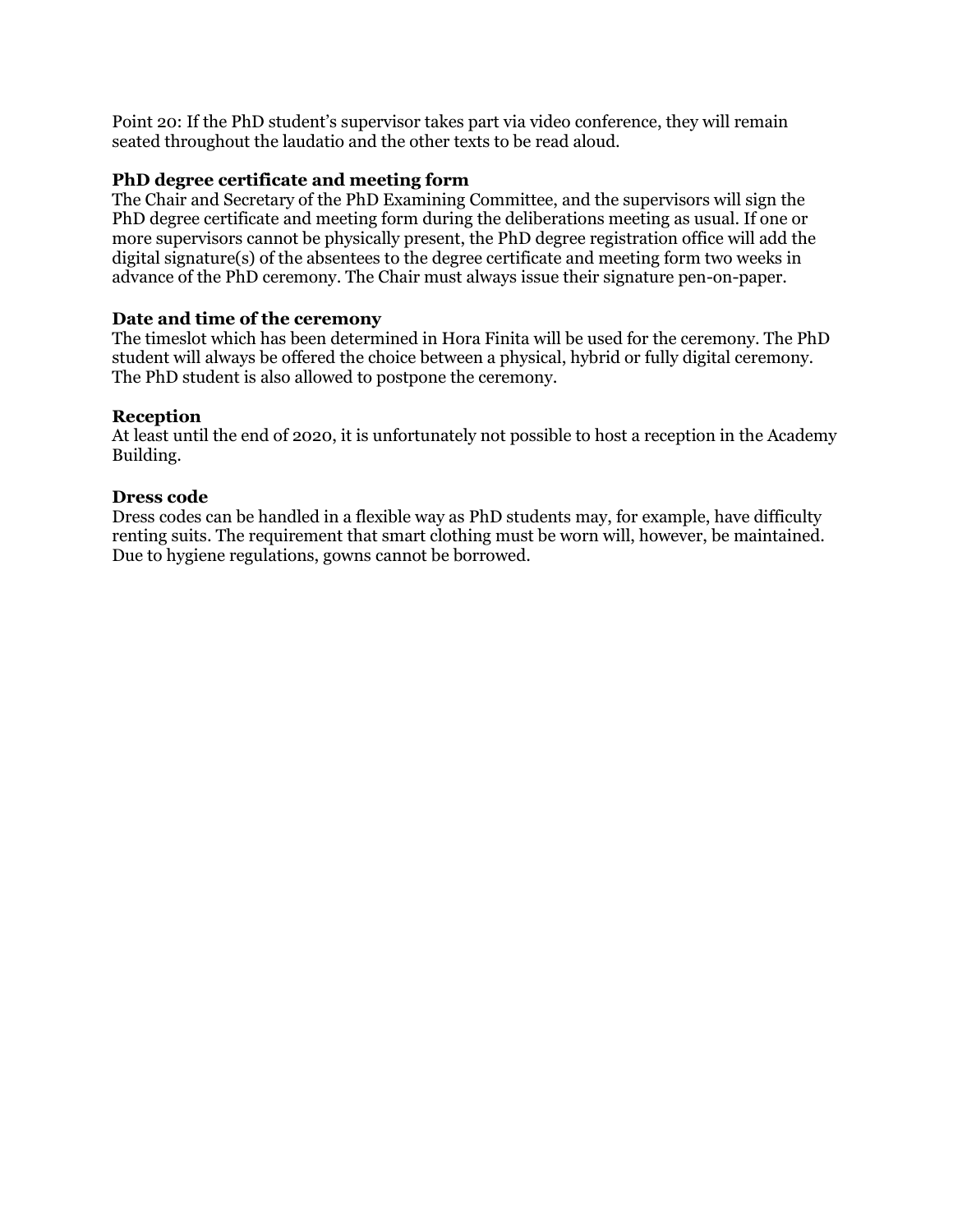# **Richtlijn Promoties RUG vanaf 19 november 2020**

Vanaf 19 november kunnen bij promotieplechtigheden in de Aula maximaal **20** personen aanwezig zijn. Voor deze plechtigheden geldt het reguliere protocol voor promotieplechtigheden aan de RUG in combinatie met de hieronder vermelde afspraken. Deze afspraken zijn gemaakt om de veiligheid rondom COVID-19 van het ondersteunend personeel en de aanwezigen te waarborgen.

# **Maximaal 20 aanwezigen in de Aula**

In de Aula kunnen maximaal 20 personen aanwezig zijn, inclusief (co)promotores, leden van de Promotiecommissie, pedel, promovendus, paranimfen en publiek. De Aula is erop ingericht dat alle aanwezigen een onderlinge afstand van minimaal 1,5 meter onderhouden. Externe leden van de Promotiecommissie wordt gevraagd om online deel te nemen. Desgewenst kunnen ook promotores en interne leden van de Promotiecommissie online deelnemen. De voorzitter is altijd fysiek aanwezig. Vanwege de beperkte ruimte kunnen maximaal zeven leden van de 'Corona' (leden van de Promotiecommissie, inclusief de voorzitter, en de promotores) fysiek aanwezig zijn.

De promoties blijven voor publiek te volgen via een livestream. Het promotiebureau verstuurt de uitnodigen via Webex naar leden van de 'Corona' die online deelnemen.

## **Mondkapjes**

Alle aanwezigen zijn verplicht om in het Academiegebouw een mondkapje te dragen (dit dient zelf meegebracht te worden). Wanneer men op zijn/haar plaats zit in de Aula, mag het mondkapje af.

## **Richtlijnen in het Academiegebouw en looproute**

In het Academiegebouw volgen de genodigden de aanwijzingen van de Bodedienst. Aanwezigen kunnen via de zij-ingang van het Academiegebouw naar binnen en zullen middels een looproute naar de Aula worden geleid. Indien noodzakelijk wordt deze route aangepast en zetten we een corona-host in.

### **Vooroverleg en beraadslaging in de Curatorenkamer**

Het vooroverleg en de beraadslaging (na de openbare verdediging) vinden plaats in de Curatorenkamer. In de Curatorenkamer is plaats voor maximaal zeven personen. De (co)promotores en leden van de Promotiecommissie die niet fysiek aanwezig zijn, kunnen via videoconferentie deelnemen

### **Afwijkingen protocol**

Op de volgende punten wordt afgeweken van het reguliere protocol voor

promotieplechtigheden, zoals bijgevoegd bij het Promotiereglement:

Punt 5: Desgewenst nemen (co)promotores en leden van het College voor Promoties deel via videoconferentie.

Punt 7: De voorzitter, de fysiek aanwezige (co)promotores en de leden van de Promotiecommissie worden naar de promotiezaal geleid.

Punt 15: De niet fysiek aanwezige (co)promotores en leden van de Promotiecommissie nemen via videoconferentie deel aan het beraad.

Punt 16: In het geval van een cum laude-promotie wordt de stemming mondeling gedaan. Er wordt daarbij afgeweken van geheimhouding van de stemming.

Punt 20: Indien de promotor via videoconferentie deelneemt, blijft deze zitten tijdens de laudatio en de andere uit te spreken teksten.